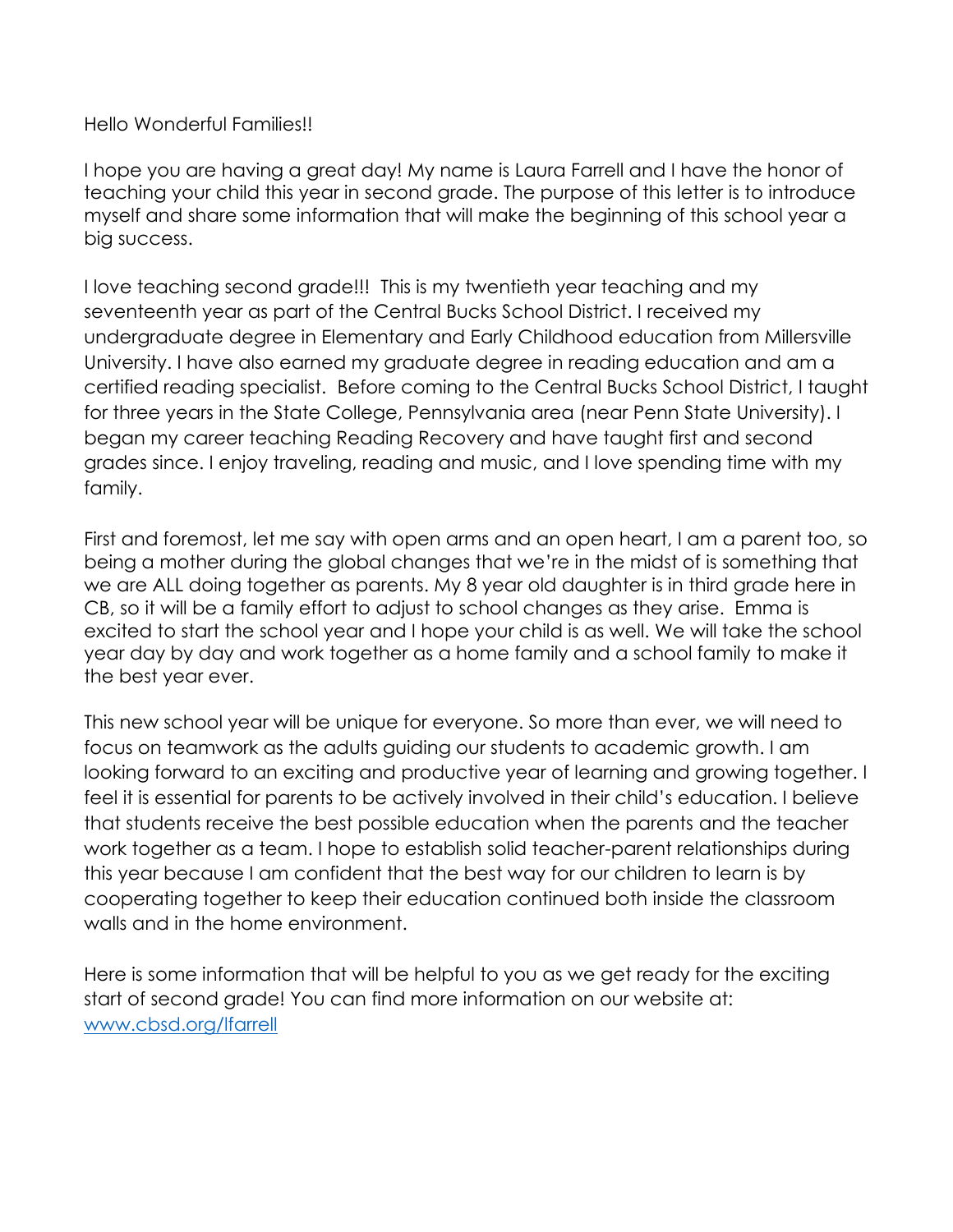**Transportation and email communication** ~ (Your first assignment of the year.  $\odot$ ) Please respond to this email confirming your child's transportation home from school. Please include the following information in your email: Child's first and last name and mode of transportation home (ex. bus # \_\_\_, car rider, walker, or after school). If your child's transportation home varies from day to day, please include his/her schedule for the week. Periodically, I will send out information, pictures of our activities, and reminders about classroom events. If you would like to add additional email addresses to the list please include them in your message.

Ex:

Olivia takes Bus 318 home each day. Emma will be a car rider, picked up by Nana- Mary D'Ambrosia each day. Vivian will go home on the Kindercare Van on Thursday and Friday. Email: [schoolrocks@millcreek.org](mailto:schoolrocks@millcreek.org)

**CB Email and Password**  $\sim$  (Your second assignment of the year.  $\circledcirc$ )

Please email me your child's CB email and password prior to the start of school. We will use this information daily and it is needed in order to access district programs. This information should be the same as last year. You can email this to me after you pick up your CB iPad and work through the set up procedures that are outlined. An email went out recently from the district about the technology pick up and what you can do at home to prepare.

Ex:

Email: [Doe.J123@student.cbsd.org](mailto:Doe.J123@student.cbsd.org) User Name: Doe.J123 Password: Word###

**Back to School Night** ~ On Tuesday, August 31<sup>st</sup> (The second day of school!) we will have our Back to School Night meeting from 7:00-8:00 PM. We will be reviewing the 2<sup>nd</sup> grade curriculum, my expectations for the year, and answering any questions. I hope you can attend this important meeting. I do not know if we will be meeting in person or online, but I will let you know as soon as I find out. If you are unable to attend please let me know.

**Snacks and Water** ~ Each day we will have a short snack period to hold us over until lunch. Please send a nutritious snack for your child each day. We do not have a water fountain in our classroom. Please send your child with a filled water bottle every day.